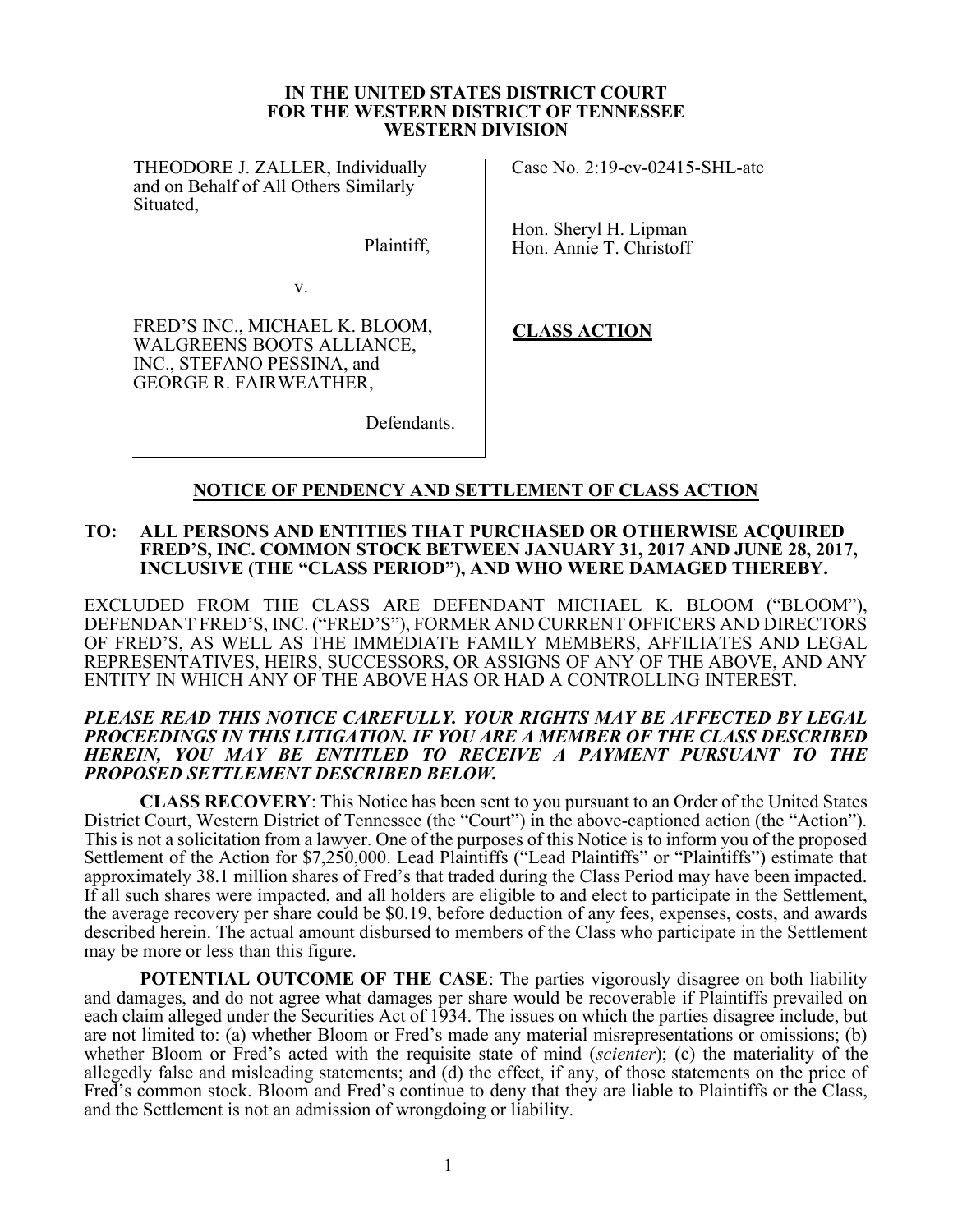REASONS FOR SETTLEMENT: Plaintiffs believe that the proposed Settlement is fair, reasonable, adequate, and in the best interests of the Class. Plaintiffs and their counsel have reached this conclusion after investigating and considering, among other things, the strengths and weaknesses of Plaintiffs' claims against Bloom, including Bloom's contentions that the Class's claims are without merit, the uncertainties of this complex litigation, the legal and factual defenses available to Bloom, and the concrete benefits provided by the Settlement to the members of the Class. The Settlement was entered into after extended mediation proceedings. Without admitting any wrongdoing or liability whatsoever by himself or Fred's, Bloom is nevertheless willing to settle to avoid the continuing burden, expense, inconvenience, and distraction to Bloom in this Action, as well as to avoid the cost, delay, and risk of continuing the Action, provided that all of the claims of the Class are settled and compromised.

ATTORNEYS' FEES AND COSTS SOUGHT: Class Counsel has not received any payment for its services in conducting this litigation on behalf of Plaintiffs and Class Members, nor has it been reimbursed for its out-of-pocket expenditures. If the Settlement is approved by the Court, Class Counsel will apply to the Court for attorneys' fees not to exceed 33 1/3% of the Settlement Amount, and reimbursement of expenses not to exceed \$100,000.

NOTICE AND ADMINISTRATION COSTS: Subject to the Court's approval, the parties have agreed to deposit \$250,000 of the Settlement Amount into a Settlement Notice and Administration Account to cover the costs related to the publication and mailing of Notice to the Class and Administration of all claims filed by Class Members. Any amount expended in excess of \$250,000 for Settlement Administration costs must be approved by the Court.

The total average cost per share would be approximately \$0.073 if fees are awarded in the amount of 33 1/3% of the Settlement Amount, with \$100,000 in expenses, \$5,000 as a Compensatory award to each Lead Plaintiff, and \$250,000 for Settlement Administration costs.

IDENTIFICATION OF PLAINTIFF'S COUNSEL: Requests for further information regarding the Action and this Notice may be directed to Class Counsel: Joshua B. Silverman, Esq., Pomerantz LLP, 10 South LaSalle St., Suite 3505, Chicago, IL 60603, 312-377-1181, jbsilverman@pomlaw.com.

# I. THE CLASS INVOLVED IN THE PROPOSED SETTLEMENT

The proposed Settlement affects the rights of Class Members. The Class consists of:

#### All persons and entities that purchased or otherwise acquired Fred's common stock between January 31, 2017 and June 28, 2017, inclusive, and who were damaged thereby.

Excluded from the Class are Bloom, Fred's, former and current officers and directors of Fred's, as well as the immediate family members, affiliates and legal representatives, heirs, successors, or assigns of any of the above, and any entity in which any of the above has or had a controlling interest.

The sending of this Notice should not be construed as any indication of the Court's view as to the merits of any claims or defenses asserted by any party to this Action.

# II. THE LITIGATION

#### Summary

This Action was initiated on June 27, 2019, asserting that Bloom, Fred's, Walgreens Boots Alliance, Inc. ("Walgreens") and certain Walgreens' executives (the "Walgreens Defendants") misled investors in violation of Sections 10(b) and 20(a) of the Securities Exchange Act of 1934 about regulatory communications and Fred's ability to meet United States Federal Trade Commission qualifications for serving as a divestiture buyer of stores that Walgreens and Rite Aid anticipated divesting in connection of a planned merger. Bloom was the Chief Executive Officer of Fred's throughout the Class Period.

On September 9, 2019, Fred's filed a voluntary petition for relief under chapter 11 of the Bankruptcy Code in the United States Bankruptcy Court for the District of Delaware, staying the prosecution of claims against Fred's. On November 4, 2019, Plaintiffs filed an Amended Complaint. On December 19, 2019, Bloom and Walgreens Defendants moved to dismiss the Amended Complaint. After full briefing, on March 31, 2021, the Court entered an Order granting in part and denying in part Bloom's motion to dismiss, and granting the Walgreens Defendants' motion to dismiss. With respect to claims against Bloom, the Court dismissed claims related to alleged misrepresentations and omissions prior to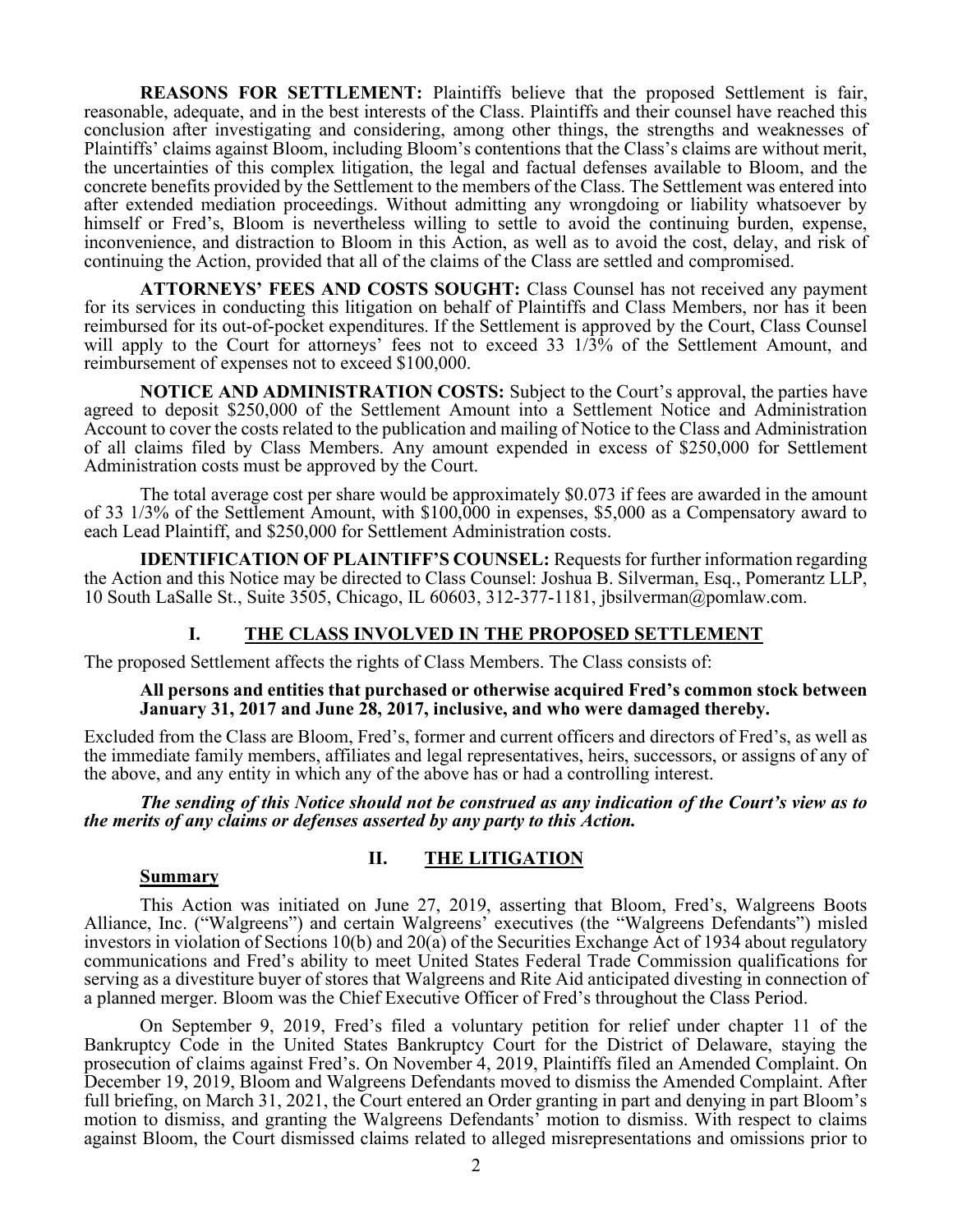January 30, 2017, and partially dismissed and partially sustained claims related to other misrepresentations beginning after the close of trading on January 30, 2017.

Plaintiffs allege that Fred's stock price was artificially inflated as a result of these misrepresentations. Bloom and Fred's deny all allegations of misconduct alleged by Plaintiffs, deny having engaged in any wrongdoing whatsoever, and have asserted numerous defenses to Plaintiffs' claims. The Court has not decided who is right.

#### Discovery, Investigation, and Research Conducted by Counsel

Prior to filing the Amended Complaint, Class Counsel performed an extensive investigation into the merits of the Action, including consultation with experts concerning the amount of damages suffered by the Class; interviews of confidential witnesses who previously worked at Fred's; detailed reviews of relevant public filings, SEC filings, press releases, and other public statements of Fred's, Walgreens, and Rite Aid; and research of the applicable law with respect to the claims asserted in the complaints filed in the Action, and the potential defenses thereto with. After the Court Order partially sustaining claims against Bloom, Plaintiffs exchanged initial disclosures with Bloom, served requests for production of documents, and issued many subpoenas to third parties. In all, Plaintiffs have received and reviewed more than 125,000 documents comprising approximately 430,000 pages. Plaintiffs have also reviewed and monitored the Fred's bankruptcy proceedings.

#### Proposed Settlement

Class Counsel and Bloom's counsel participated in protracted negotiations including a full-day mediation before Jed Melnick, Esq., an experienced mediator affiliated with JAMS ADR. During these negotiations, the parties discussed, among other things, the respective claims and defenses, damage analyses, legal analyses, the evidence to be offered by the parties at trial, the risks of collection, and other important factual and legal issues.

The mediation was initially unsuccessful, but the parties continued to negotiate thereafter with the assistance of Mr. Melnick, resulting in the Settlement as documented by the Stipulation entered into on January 27, 2022. Class Counsel believe that the claims asserted in the Action have merit and that the evidence developed to date in the action supports the claims asserted therein. Class Counsel assert and believe the Class would present supporting evidence at trial establishing liability. By entering the Settlement, Bloom does not concede the truth of any of the claims against him and continues to deny any wrongdoing.

Class Counsel, however, recognize and acknowledge the expense and length of continued proceedings, trial, and appeals, and have taken into account the uncertain outcome and the risk of any litigation, especially complex actions such as here, as well as the risks of collection. They are also mindful of the inherent problems of proof under the federal securities laws violations asserted in this Action, including the defenses asserted or that may be asserted by Bloom. In light of the foregoing, Class Counsel believe that the Settlement set forth in the Stipulation confers a meaningful benefit upon the Class. Based on their evaluation, Class Counsel have determined that the Settlement is in the best interests of the Class.

#### The Release

In return for the payment of the Settlement Fund, Class Members who do not file for exclusion from the Class will release, discharge, and dismiss with prejudice all Plaintiffs' Released Claims, without costs to any party except as provided herein, upon the Effective Date. Plaintiffs and all Class Members, whether or not any such Person submits a Proof of Claim and Release Form or shares in the Net Settlement Fund, on behalf of themselves and each of their predecessors, successors, parents, subsidiaries, affiliates, custodians, agents, assigns, representatives, heirs, executors, trustees and administrators, will be deemed by this Settlement on the Effective Date to release and forever discharge any and all of the Plaintiffs' Released Claims.

On the Effective Date, all Class Members, and anyone claiming through or on behalf of any of them, will be forever barred and enjoined from commencing, instituting, prosecuting, or continuing to prosecute any action or other proceedings asserting Plaintiffs' Released Claims in any court of law or equity, arbitration tribunal, or administrative forum.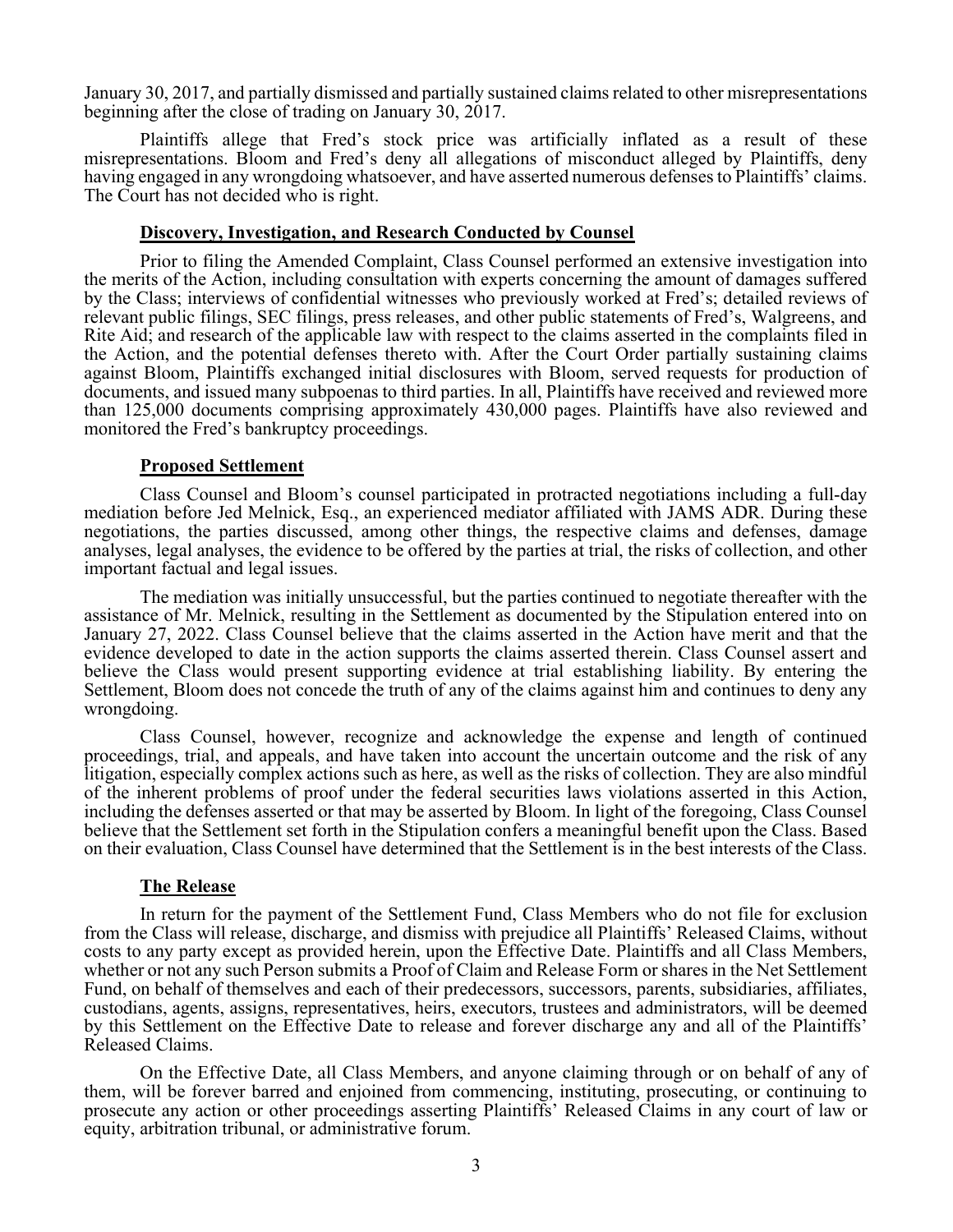## III. PROPOSED PLAN OF ALLOCATION

The \$7,250,000 Settlement Amount and any interest earned thereon shall be the Settlement Fund. The Settlement Fund less taxes, approved costs, fees and expenses (the "Net Settlement Fund") shall be distributed to members of the Class who submit valid Proof of Claim and Release Forms ("Authorized Claimants").

The Plan of Allocation is a matter separate and apart from the proposed Settlement, and any decision by the Court concerning the Plan of Allocation shall not affect the validity or finality of the proposed Settlement. The Court may approve the Plan of Allocation with or without modifications agreed to among the parties, or another plan of allocation, without further notice to Class Members. Any orders regarding a modification of the Plan of Allocation will be posted to the Settlement website: www.fredsincsettlement.com.

The Claims Administrator shall determine each Authorized Claimant's pro rata share of the Net Settlement Fund based upon each Authorized Claimant's "Recognized Loss." The Recognized Loss formula is not intended to be an estimate of the amount of what a Class Member lost or might have been able to recover after a trial; nor is it an estimate of the amount that will be paid to Authorized Claimants pursuant to the Settlement. The Recognized Loss formula is simply the basis upon which the Net Settlement Fund will be proportionately allocated to Authorized Claimants. To the extent there are sufficient funds in the Net Settlement Fund, each Authorized Claimant will receive an amount equal to the Authorized Claimant's Recognized Loss and subject to the provisions in the preceding paragraph. If, however, the amount in the Net Settlement Fund is not sufficient to permit payment of the total Recognized Loss of each Authorized Claimant, then each Authorized Claimant shall be paid the percentage of the Net Settlement Fund that each Authorized Claimant's Recognized Loss bears to the total Recognized Losses of all Authorized Claimants and subject to the provisions in the preceding paragraph.

If any funds remain in the Net Settlement Fund by reason of uncashed checks, or otherwise, after the Claims Administrator has made reasonable and diligent efforts to have Authorized Claimants who are entitled to participate in the distribution of the Net Settlement Fund cash their distribution checks, then any balance remaining in the Net Settlement Fund six (6) months after the initial distribution of such funds shall be used: (i) first, to pay any amounts mistakenly omitted from the initial distribution to Authorized Claimants; (ii) second, to pay any additional Notice and Administration Costs incurred in administering the Settlement; and (iii) finally, to make a second distribution to Authorized Claimants who cashed their checks from the initial distribution and who would receive at least \$20.00 from such second distribution, after payment of the estimated costs or fees to be incurred in administering the Net Settlement Fund and in making this second distribution, if such second distribution is economically feasible.

The Plan of Allocation takes into consideration the limitation on damages provision of the Private Securities Litigation Reform Act ("PSLRA"), 15 U.S.C. § 78u-4(e) which incorporates a 90-day lookback period, the advice of Plaintiffs' experts, and the principles of economic loss articulated by the Supreme Court in Dura Pharmaceuticals, Inc. v. Broudo, 544 U.S. 336 (2005). For purposes of this Settlement, the Recognized Loss shall be calculated as follows:

# THE BASIS FOR CALCULATING YOUR RECOGNIZED LOSS:

- (I) Recognized Loss for the Company's Common Stock Purchased or Otherwise Acquired During the Class Period will be calculated as follows:
	- (A) For shares purchased or otherwise acquired during the Class Period and sold during the Class Period, the Recognized Loss per share will be the lesser of: (1) the inflation per share upon purchase (as set forth in Inflation Table A below) less the inflation per share upon sale (as set forth in Inflation Table A below); or (2) the purchase price per share minus the sales price per share.
	- (B) For shares purchased or otherwise acquired during the Class Period and sold during the period June 29, 2017 through September 25, 2017, inclusive, the Recognized Loss will be the *lesser* of: (1) the inflation per share upon purchase (as set forth in Inflation Table A below); or (2) the difference between the purchase price per share and the average common stock closing price as of date of sale provided in Table B below.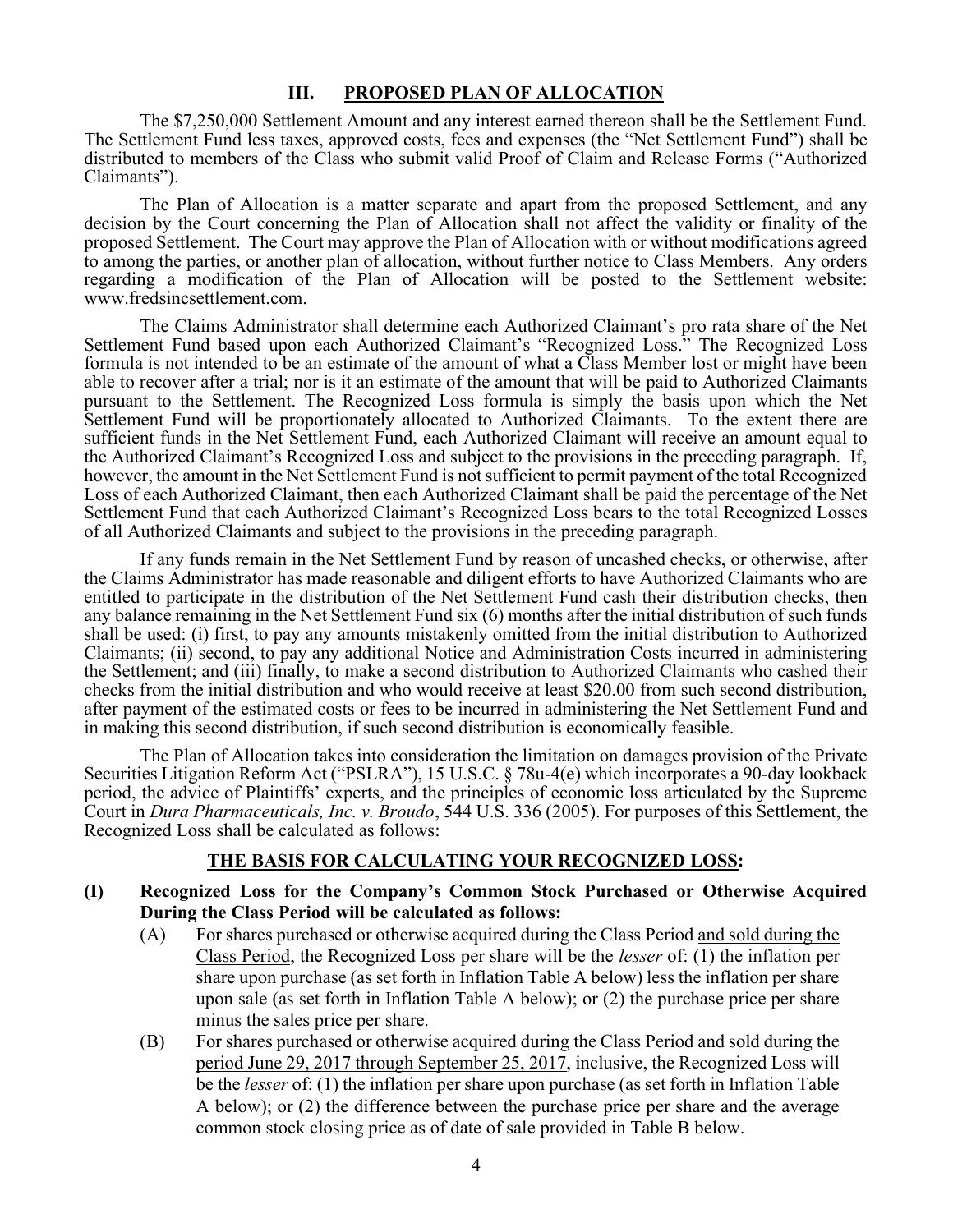(C) For shares purchased during the Class Period and retained as of the close of trading on September 25, 2017, the Recognized Loss will be the lesser of: (1) the inflation per share upon purchase (as set forth in Inflation Table A below); or (2) the purchase price per share minus  $$6.66<sup>1</sup>$  per share.

| <b>INFLATION TABLE A</b>                       |                  |  |  |
|------------------------------------------------|------------------|--|--|
| Common Stock Purchased During the Class Period |                  |  |  |
| <b>Period</b>                                  | <b>Inflation</b> |  |  |
| January 31, 2017 to March 2, 2017, inclusive   | \$7.36 per share |  |  |
| March 3, 2017 to April 18, 2017, inclusive     | \$5.45 per share |  |  |
| April 19, 2017 to June 5, 2017, inclusive      | \$4.14 per share |  |  |
| June 6, 2017 to June 28, 2017, inclusive       | \$2.62 per share |  |  |

| <b>TABLE B</b> |                              |                                         |           |                  |                                         |           |                          |                                                   |
|----------------|------------------------------|-----------------------------------------|-----------|------------------|-----------------------------------------|-----------|--------------------------|---------------------------------------------------|
| Date           | C <sub>losing</sub><br>Price | Average<br>C <sub>losing</sub><br>Price | Date      | Closing<br>Price | Average<br>C <sub>losing</sub><br>Price | Date      | C <i>losing</i><br>Price | Average<br>$\frac{Closing}{\frac{1}{2}}$<br>Price |
| 6/29/2017      | \$9.51                       | \$9.51                                  | 7/28/2017 | \$6.83           | \$6.97                                  | 8/28/2017 | \$6.18                   | \$6.66                                            |
| 6/30/2017      | \$9.19                       | \$9.35                                  | 7/31/2017 | \$6.79           | \$6.96                                  | 8/29/2017 | \$6.21                   | \$6.65                                            |
| 7/3/2017       | \$7.75                       | \$8.82                                  | 8/1/2017  | \$6.89           | \$6.96                                  | 8/30/2017 | \$6.03                   | \$6.64                                            |
| 7/4/2017       | \$7.75                       | \$8.55                                  | 8/2/2017  | \$6.80           | \$6.95                                  | 8/31/2017 | \$5.92                   | \$6.62                                            |
| 7/5/2017       | \$7.37                       | \$8.31                                  | 8/3/2017  | \$6.55           | \$6.93                                  | 9/1/2017  | \$6.07                   | \$6.61                                            |
| 7/6/2017       | \$6.40                       | \$7.99                                  | 8/4/2017  | \$6.51           | \$6.92                                  | 9/4/2017  | \$6.07                   | \$6.60                                            |
| 7/7/2017       | \$6.83                       | \$7.83                                  | 8/7/2017  | \$6.57           | \$6.91                                  | 9/5/2017  | \$5.76                   | \$6.58                                            |
| 7/10/2017      | \$6.72                       | \$7.69                                  | 8/8/2017  | \$6.53           | \$6.89                                  | 9/6/2017  | \$6.74                   | \$6.58                                            |
| 7/11/2017      | \$6.35                       | \$7.54                                  | 8/9/2017  | \$6.59           | \$6.88                                  | 9/7/2017  | \$6.70                   | \$6.59                                            |
| 7/12/2017      | \$6.35                       | \$7.42                                  | 8/10/2017 | \$6.35           | \$6.87                                  | 9/8/2017  | \$6.95                   | \$6.59                                            |
| 7/13/2017      | \$6.55                       | \$7.34                                  | 8/11/2017 | \$6.36           | \$6.85                                  | 9/11/2017 | \$6.80                   | \$6.60                                            |
| 7/14/2017      | \$6.40                       | \$7.26                                  | 8/14/2017 | \$6.45           | \$6.84                                  | 9/12/2017 | \$6.85                   | \$6.60                                            |
| 7/17/2017      | \$6.53                       | \$7.21                                  | 8/15/2017 | \$6.13           | \$6.82                                  | 9/13/2017 | \$7.06                   | \$6.61                                            |
| 7/18/2017      | \$6.64                       | \$7.17                                  | 8/16/2017 | \$6.08           | \$6.80                                  | 9/14/2017 | \$6.79                   | \$6.61                                            |
| 7/19/2017      | \$6.73                       | \$7.14                                  | 8/17/2017 | \$6.00           | \$6.77                                  | 9/15/2017 | \$7.40                   | \$6.63                                            |
| 7/20/2017      | \$6.70                       | \$7.11                                  | 8/18/2017 | \$6.04           | \$6.75                                  | 9/18/2017 | \$7.06                   | \$6.63                                            |
| 7/21/2017      | \$6.67                       | \$7.08                                  | 8/21/2017 | \$6.00           | \$6.73                                  | 9/19/2017 | \$7.14                   | \$6.64                                            |
| 7/24/2017      | \$6.53                       | \$7.05                                  | 8/22/2017 | \$6.05           | \$6.72                                  | 9/20/2017 | \$7.15                   | \$6.65                                            |
| 7/25/2017      | \$6.54                       | \$7.03                                  | 8/23/2017 | \$6.02           | \$6.70                                  | 9/21/2017 | \$6.86                   | \$6.65                                            |
| 7/26/2017      | \$6.38                       | \$6.99                                  | 8/24/2017 | \$6.12           | \$6.69                                  | 9/22/2017 | \$6.81                   | \$6.66                                            |
| 7/27/2017      | \$6.55                       | \$6.97                                  | 8/25/2017 | \$6.10           | \$6.67                                  | 9/25/2017 | \$6.74                   | \$6.66                                            |

<sup>&</sup>lt;sup>1</sup> Pursuant to Section 21(D)(e)(1) of the Private Securities Litigation Reform Act of 1995, "in any private action arising under this title in which the plaintiff seeks to establish damages by reference to the market price of a security, the award of damages to the plaintiff shall not exceed the difference between the purchase or sale price paid or received, as appropriate, by the plaintiff for the subject security and mean trading price of that security during the 90-day period beginning on the date on which the information correcting the misstatement or omission that is the basis for the action is disseminated." \$6.66 per share was the mean (average) daily closing trading price of the Company's common stock during the 90-day period beginning on June 29, 2017 through and including September 25, 2017.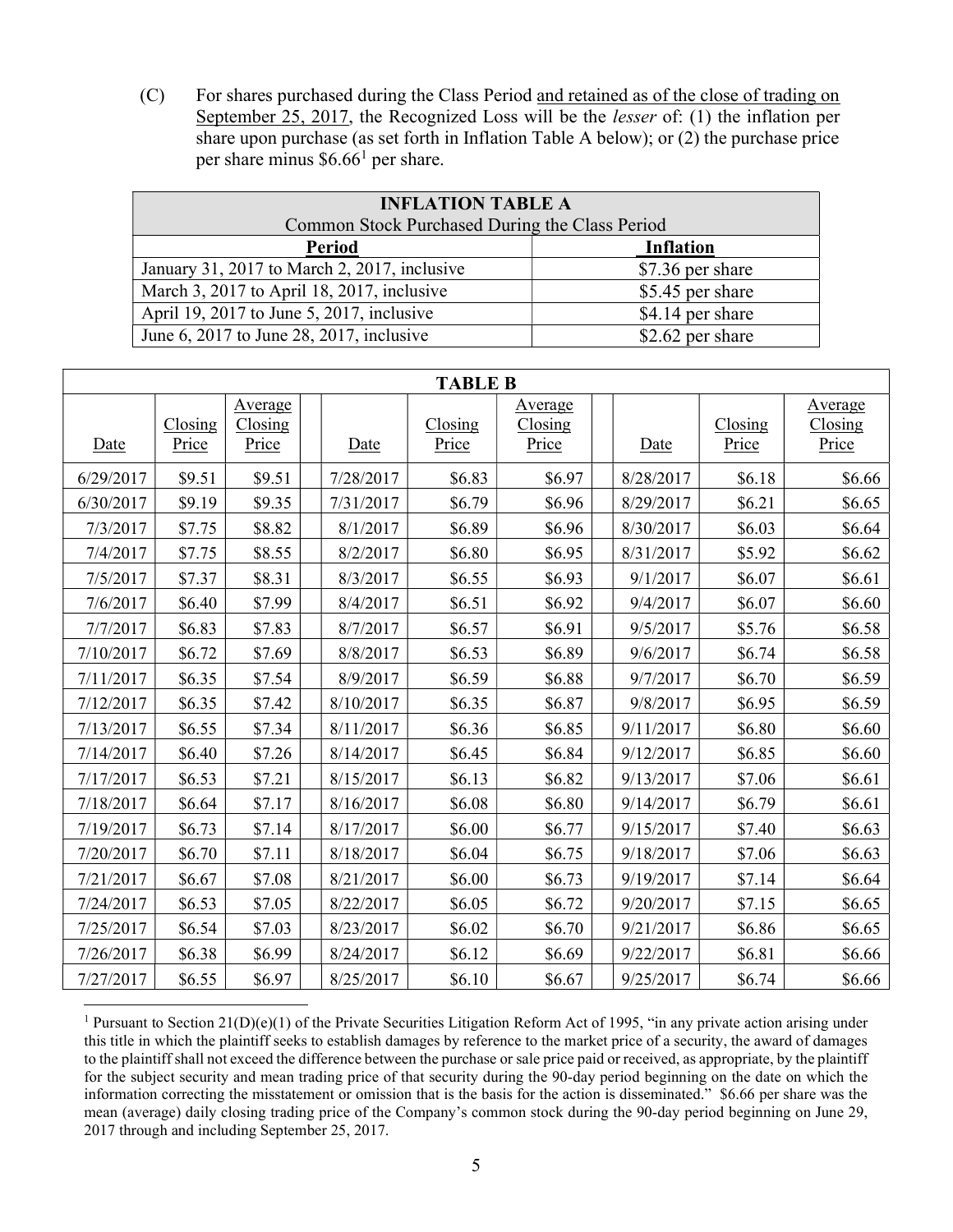#### General Provisions:

1. There shall be no Recognized Loss attributed to any Fred's securities other than common stock.

2. The date of a purchase, acquisition, or sale of Fred's common stock is the "trade" date, and not the "settlement" date.

3. The first-in, first-out basis ("FIFO") will be applied to both purchases and sales.

4. The date of covering a "short sale" is deemed to be the date of purchase of Fred's common stock; and the date of a "short sale" is deemed to be the date of sale. Shares originally sold short will have a Recognized Loss of zero.

5. Exercise of option contracts into Fred's common stock will be considered to be purchases or sales of Fred's common stock as of the date of the exercise.

No cash payment will be made on a claim where the potential distribution amount is less than \$20.00 (Twenty Dollars and Zero Cents). Please be advised that if you did not incur a Recognized Loss as defined in the Plan of Allocation you will not receive a cash distribution from the Net Settlement Fund, but you will be bound by all determinations and judgments of the Court in connection with the Settlement, including being barred from asserting any of the Plaintiffs' Released Claims.

7. The Court has reserved jurisdiction to allow, disallow, or adjust the claim of any Class Member on equitable grounds.

8. No Person shall have any claim against Class Counsel, the Claims Administrator or other agent designated by Class Counsel, Bloom, Bloom's counsel, Fred's or Fred's counsel based on the distribution made substantially in accordance with the Stipulation and this Plan of Allocation, or further orders of the Court.

9. Class Members who do not submit valid Proof of Claim and Release Forms will not share in the Settlement Proceeds. Class Members who do not either submit a request for exclusion or submit a valid Proof of Claim and Release Form will nevertheless be bound by the Settlement and the Order and Final Judgment of the Court dismissing this Action.

## IV. REQUESTING EXCLUSION FROM THE CLASS

#### IF YOU ARE A MEMBER OF THE CLASS, YOU MAY BE ELIGIBLE TO SHARE IN THE BENEFITS OF THIS SETTLEMENT AND WILL BE BOUND BY ITS TERMS UNLESS YOU EXCLUDE YOURSELF FROM THE CLASS.

Each member of the Class shall be bound by all determinations and judgments of the Court in connection with the Settlement, whether favorable or unfavorable, unless such Class Member shall mail, by first-class mail, sufficient postage prepaid, a written request for exclusion from the Class, received no later than June 14, 2022, addressed to the Claims Administrator at:

> Fred's Inc. Securities Litigation c/o Strategic Claims Services 600 N. Jackson St., Ste. 205 P.O. Box 230 Media, PA 19063

Such request for exclusion shall be in a form that sufficiently identifies (1) the name and address, phone number, and email contact information (if any) of the person(s) or entity seeking exclusion, (2) a list of all transaction(s) involving Fred's common stock during the period from January 31, 2017 through June 28, 2017, including the number of shares, principal amount and trade date of each purchase and sale; and (3) specifically state that the person(s) "requests to be excluded from the Settlement and Class in Zaller v. Fred's, Inc., et al., Case No. 2:19-cv-02415-SHL-atc (W.D. Tenn.)." A request for exclusion shall not be effective unless submitted within the time and in the form and manner provided for herein. You cannot exclude yourself by telephone, email, or fax.

In order to be valid, such request for exclusion must be submitted with documentary proof: (i) of each purchase or acquisition and, if applicable, sale of Fred's common stock during the Class Period; and (ii) demonstrating the person's status as a beneficial owner of the Fred's common stock. Any such request for exclusion must be signed and submitted by the beneficial owner under penalty of perjury.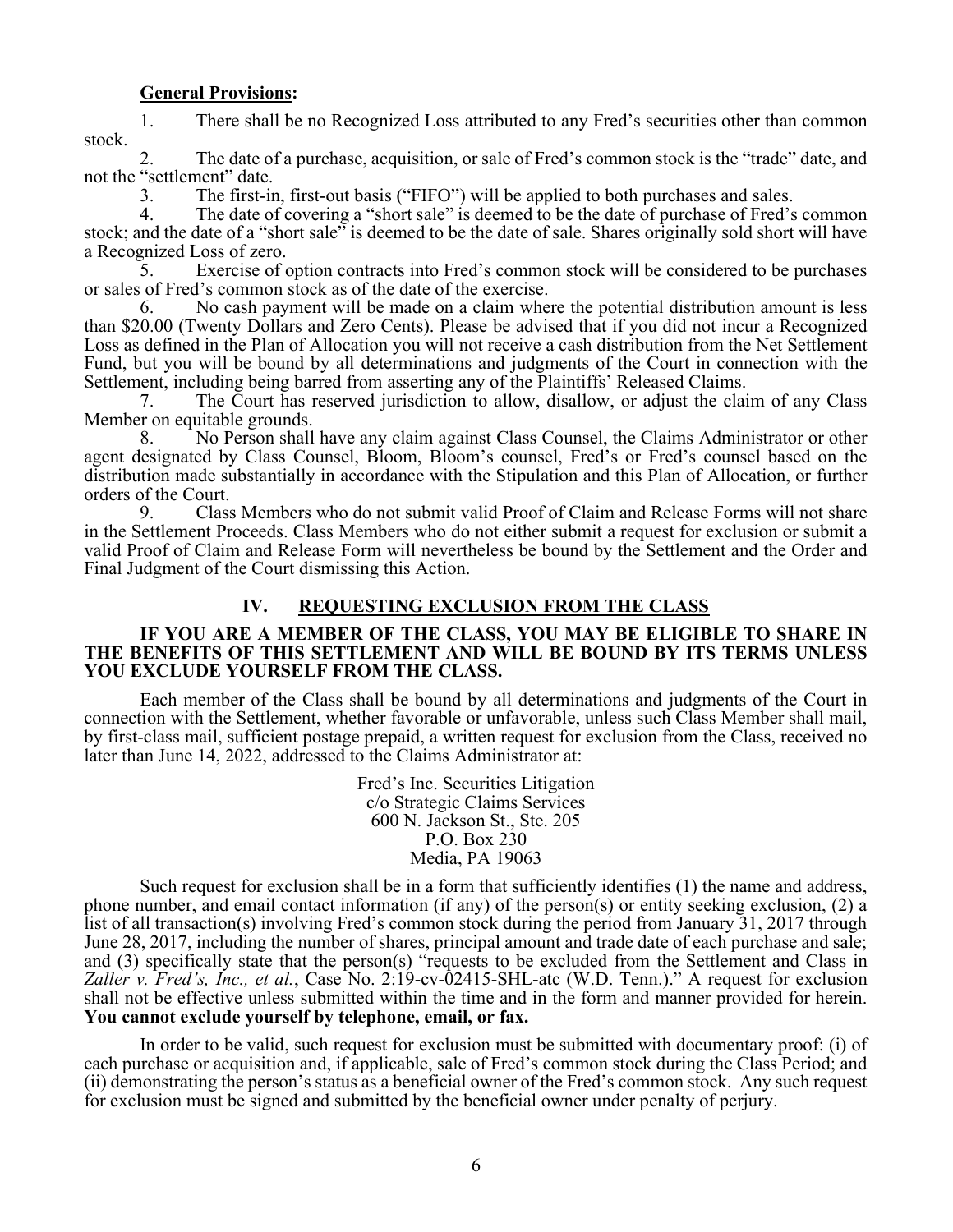If a person or entity who is a member of the Class duly and timely requests to be excluded from the Class, such person or entity will not be bound by any orders or judgments entered in respect of the Settlement and shall not be entitled to receive any benefits provided by the Settlement in the event it is finally approved by the Court.

If a judgment approving the Settlement provided for in the Stipulation is finally entered, all members of the Class who have not requested exclusion shall conclusively be deemed to have released and shall thereafter be barred from asserting any of the Plaintiffs' Released Claims.

#### V. STATEMENT OF ATTORNEYS' FEES AND COSTS SOUGHT

If the proposed Settlement is approved, Class Counsel intend to apply to the Court for an award of attorneys' fees and reimbursement of expenses from the Settlement Fund. Class Counsel will seek no more than 33 1/3% of the Settlement Fund as fees, plus reimbursement for the litigation expenses and costs actually incurred in prosecuting the action not to exceed \$100,000. Class Counsel believe their intended fee request to be fair and reasonable. Class Counsel have litigated this Action on a wholly contingent basis and have received no compensation during the period the Action has been pending, while expending considerable time and funds during the Action. Had the Action not been successful, Class Counsel would have sustained a considerable financial loss.

In addition, Class Counsel intend to apply to the Court on behalf of the three Court-appointed Lead Plaintiffs for reimbursement from the Settlement Fund for and of their reasonable time, costs, and expenses directly relating to their representation of the Class, not to exceed \$5,000 each.

#### VI. THE SETTLEMENT HEARING

The Settlement Hearing shall be held before Honorable Sheryl H. Lipman, on July 5, 2022, at 2 p.m., in Courtroom 1, 11<sup>th</sup> Floor of the United States District Court for the Western District of Tennessee, Clifford Davis and Odell Horton Federal Building, 167 North Main Street, Memphis, TN 38103 or via Microsoft Teams or some other video platform to determine: (1) whether a Class should be certified for purposes of the Settlement and whether Plaintiffs and Class Counsel have adequately represented the Class Members; (2) whether the proposed Settlement of the Class's claims against Bloom for \$7,250,000 should be approved as fair, reasonable, and adequate; (3) whether the proposed Plan of Allocation is fair, just, reasonable, and adequate; (4) whether the Court should permanently enjoin the assertion of any claims that arise from or relate to the subject matter of the Action; (5) whether the Action should be dismissed with prejudice against Bloom, as set forth in the Stipulation filed with the Court; (6) whether the application by Class Counsel for an award of attorneys' fees and expenses should be approved; and (7) whether Lead Plaintiffs' application for reimbursement of costs and expenses should be granted.

#### The Settlement Hearing may be adjourned or continued from time to time by the Court without further notice to the Class other than an announcement at such Settlement Hearing or at any adjournment or continuance thereof.

Any Class Member who does not timely and validly request exclusion from the Class and who objects to the Settlement, the adequacy of the representation, the proposed Plan of Allocation of the Net Settlement Fund, the Final Order and Judgment contemplated by the Stipulation, the application for attorneys' fees and reimbursement of expenses, and/or the application for reimbursement of the reasonable time, costs, and expenses of Lead Plaintiffs, or who otherwise wishes to be heard with respect to any of the foregoing, may appear in person or by attorney (or via any video platform designated by the Court) at the Settlement Hearing, at his or her own expense, and present any evidence or argument that may be proper and relevant. However, no person shall be heard, and no papers, briefs, pleadings, or other documents submitted by any such person shall be considered by the Court unless, no later than June 14, 2022, (1) a notice of the person's intention to appear, (2) a statement of such person's objections to any matter before the Court, including a statement specifying whether the objection applies to the objector, to a specific subset of the Class, or to the entire Class, and (3) the grounds for such objections or the reason for such person's request to appear and to be heard, as well as the information requested in Section IV herein and all other documents and writings which such person desires the Court to consider, shall be filed by such person with the Clerk of the Court, and, on or before such filing, shall be delivered by hand, overnight mail or by certified mail, return-receipt requested, sufficient postage prepaid, upon each of the following counsel of record: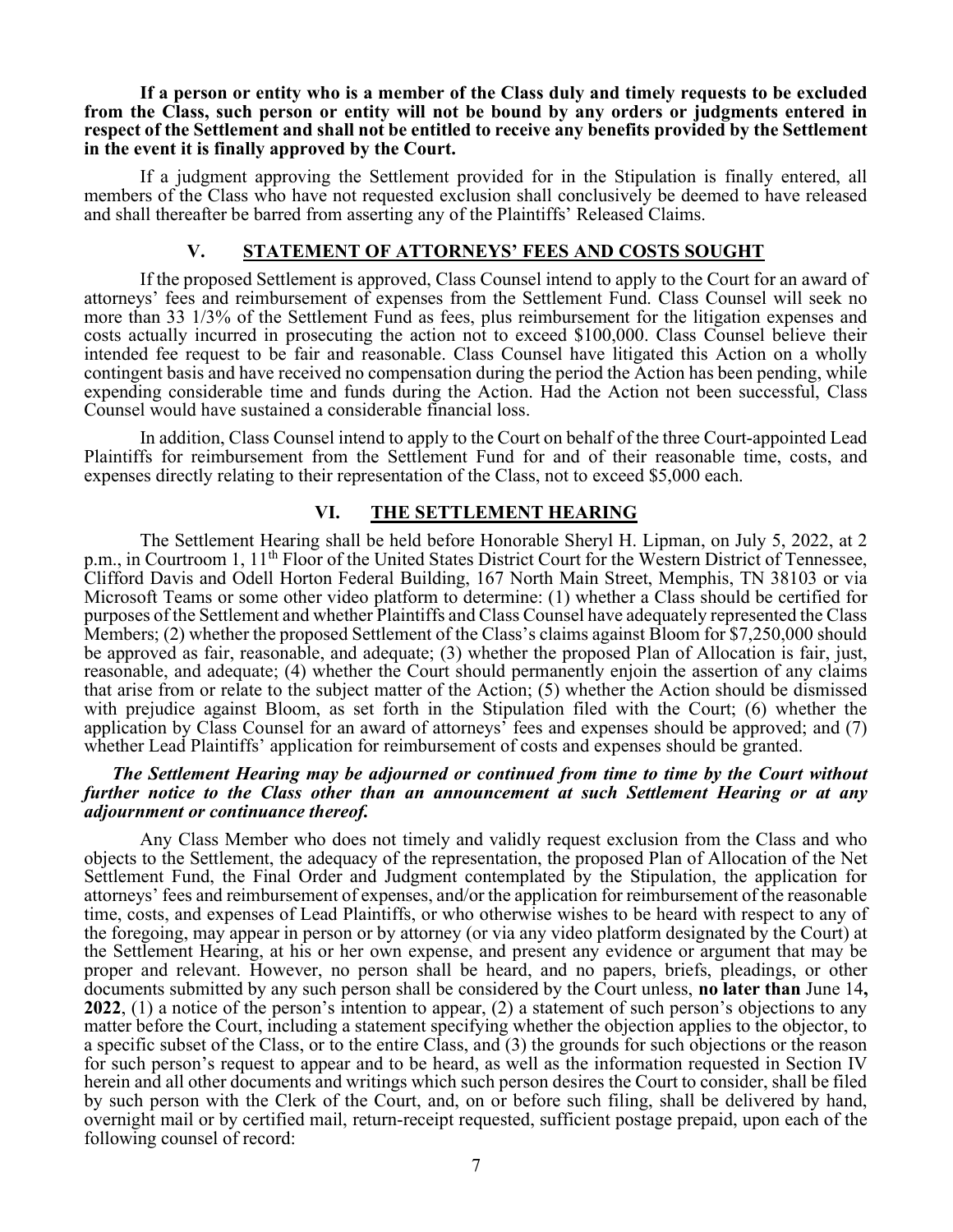| <b>To Plaintiffs:</b>   | <b>To Bloom:</b>                    |
|-------------------------|-------------------------------------|
| Joshua B. Silverman     | M. Scott Barnard                    |
| POMERANTZ LLP           | Akin Gump Strauss Hauer & Feld, LLP |
| 10 South LaSalle Street | 2300 N. Field Street                |
| Suite 3505              | Suite 1800                          |
| Chicago, IL 60603       | Dallas, TX 75201                    |
| jbsilverman@pomlaw.com  | sbarnard@akingump.com               |

Any person or entity who fails to object in the manner prescribed in the paragraph immediately above shall be deemed to have waived any objections that person or entity may have and shall be barred from raising such objections in this Action or any other action or proceeding. Objections directed solely to the proposed Plan of Allocation, attorneys' fees and expenses, or awards to Lead Plaintiffs will not affect the finality of either the Settlement or the Judgment to be entered pursuant thereto, if the Settlement is approved by the Court.

All members of the Class who do not request exclusion therefrom, in the manner provided herein, will be represented by Class Counsel in connection with the Settlement, but may, if they so desire, also enter an appearance through counsel of their own choice and at their own expense.

# VII. PROOF OF CLAIM AND RELEASE FORM

To be eligible to receive a cash distribution from the Settlement Fund, you must timely complete, sign, and file a Proof of Claim and Release Form ("Proof of Claim"). A Proof of Claim is attached to this Notice. You may receive more than one copy of this Notice and the Proof of Claim, but you should submit only one Proof of Claim for each differently named account or ownership, such as an individual account, an IRA account, a joint account, a custodial account, etc.

The Proof of Claim (1) must be completed in accordance with the Instructions on the Proof of Claim, (2) must enclose all documentation required by the Instructions, and (3) must be postmarked on or June 5, 2022 and addressed to:

> Fred's Inc. Securities Litigation c/o Strategic Claims Services 600 N. Jackson St., Ste. 205 P.O. Box 230 Media, PA 19063 Fax: 610-565-7985 info@strategicclaims.net

A Proof of Claim will be deemed filed when mailed via first-class mail, sufficient postage prepaid. Members of the Class who do not exclude themselves from the Class and who fail to submit a valid and timely Proof of Claim will nevertheless be bound by the Settlement if finally approved, and all orders and judgments entered by the Court in connection therewith.

By Order of the Court, the Proof of Claim provides for and requires a release of all Plaintiffs' Released Claims as described in Section II, above, by all members of the Class who file Proofs of Claim. The release will become effective on the Effective Date of the Settlement.

Each person or entity submitting a Proof of Claim thereby submits to the jurisdiction of the Court for purposes of the Action, the Settlement and any proceedings relating to such Proof of Claim, and agrees that such a filed Proof of Claim will be subject to review and further inquiry as to such person's or entity's status as a member of the Class and the allowable amount of the claim.

If you would like acknowledgment of the receipt of your Proof of Claim by June 5, 2022 please send it by certified mail, return requested, or its equivalent. No other formal acknowledgment will be provided.

### VIII. SPECIAL NOTICE TO BROKERS AND OTHER NOMINEES

Brokerage firms, banks, financial institutions and other nominees ("Nominees") who, during the Class Period, purchased, acquired, or sold Fred's common stock in the name of the Nominees on behalf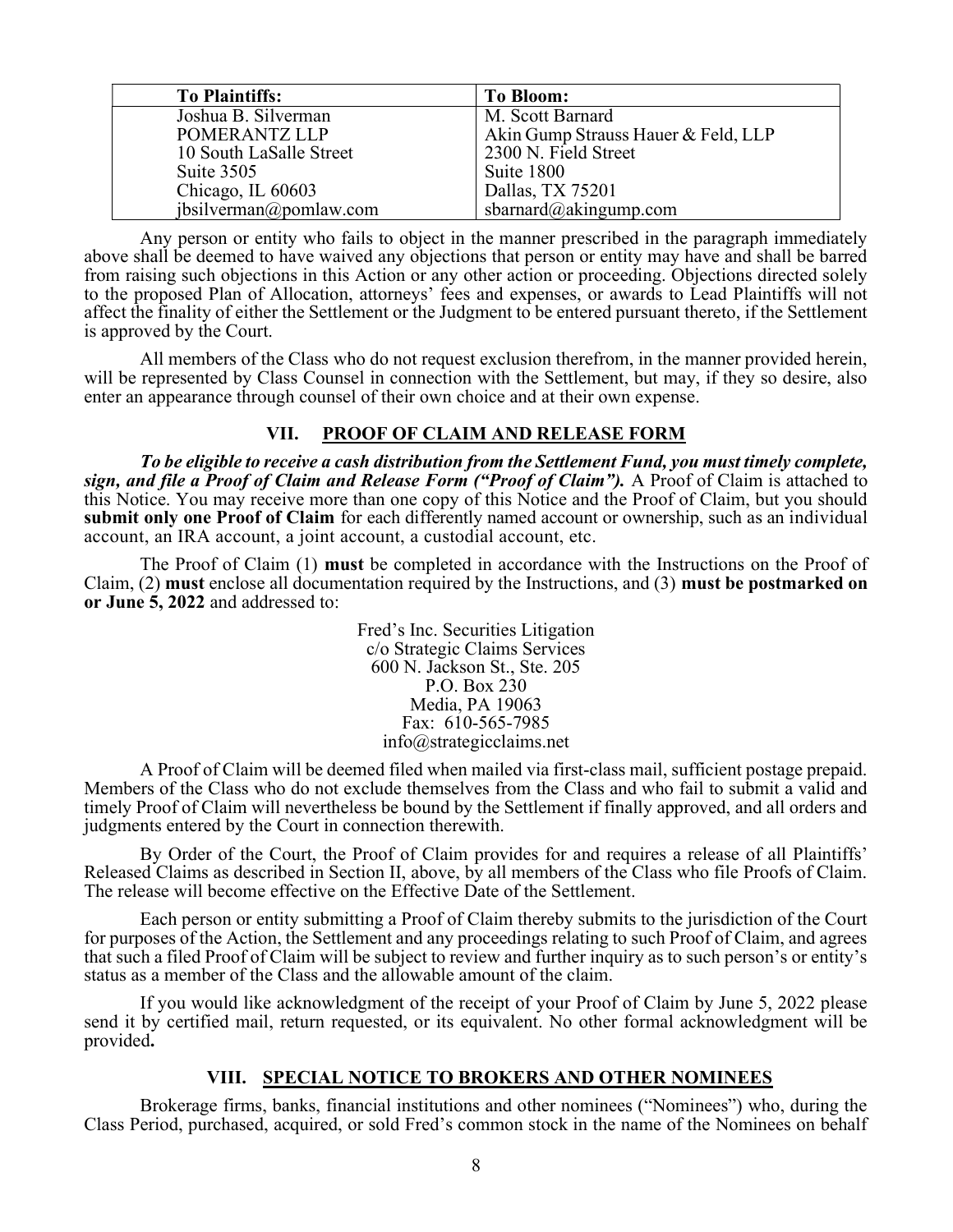of beneficial owners who may be members of the Class, **must** within ten  $(10)$  days after you receive this Notice, either: (1) send a copy of this Notice by First-Class Mail to all such Persons; or (2) provide a list of the names, email addresses, and physical addresses of such Persons to:

> Fred's Inc. Securities Litigation c/o Strategic Claims Services 600 N. Jackson St., Ste. 205 P.O. Box 230 Media, PA 19063 Fax: 610-565-7985 info@strategicclaims.net

The Claims Administrator will then cause the Notice and the Proof of Claim to be mailed or email the Notice and Claim Link electronically promptly to such beneficial owners.

If you choose to mail the Notice and Proof of Claim yourself, you may obtain from the Claims Administrator (without cost to you) as many additional copies of these documents as you will need to complete the mailing. Regardless of whether you choose to complete the mailing yourself or elect to have the mailing performed for you, you may obtain reimbursement from the Settlement Fund of your reasonable out-of-pocket expenses actually incurred in connection with the foregoing a maximum of \$0.05 for providing names, addresses, and email addresses to the Claims Administrator; up to a maximum of \$0.05 per Notice mailed by you, plus postage at the rate used by the Claims Administrator; or \$0.05 per Notice and Claim Link electronically sent by email. Those expenses will be paid upon request and submission of appropriate supporting documentation.

## IX. FURTHER INFORMATION

This Notice merely provides a brief summary of the Action and the proposed Settlement, and is qualified by and subject in all respects to the full terms and conditions in the Stipulation. For a more detailed statement of the matters involved in the Action, you should refer to the pleadings, the Stipulation, and the orders entered by the Court and to the other papers filed in the Action. You may examine and/or copy the records in the Action, subject to customary copying fees, at the Clerk of the Court, United States District Court for the Western District of Tennessee, Clifford Davis and Odell Horton Federal Building, 167 North Main Street, Memphis, TN 38103, at any time it is open to the general public. In addition, all of the Settlement documents, including the Stipulation, this Notice, the Proof of Claim, and proposed Judgments may be obtained by viewing the website at www.fredsincsettlement.com, or contacting Strategic Claims Services at:

> Fred's Inc. Securities Litigation c/o Strategic Claims Services 600 N. Jackson St., Ste. 205 P.O. Box 230 Media, PA 19063 Fax: 610-565-7985 info@strategicclaims.net

In addition, you may contact Joshua B. Silverman, Esq., Pomerantz LLP, 10 South LaSalle Street, Suite 3505, Chicago, IL 60603, (312) 377-1181, jbsilverman@pomlaw.com if you have any questions about the Action or the Settlement.

#### INQUIRIES SHOULD NOT BE DIRECTED TO THE COURT, THE CLERK'S OFFICE, BLOOM, OR BLOOM'S COUNSEL

Dated: MARCH 14, 2022

 UNITED STATES DISTRICT COURT WESTERN DISTRICT OF TENNESSEE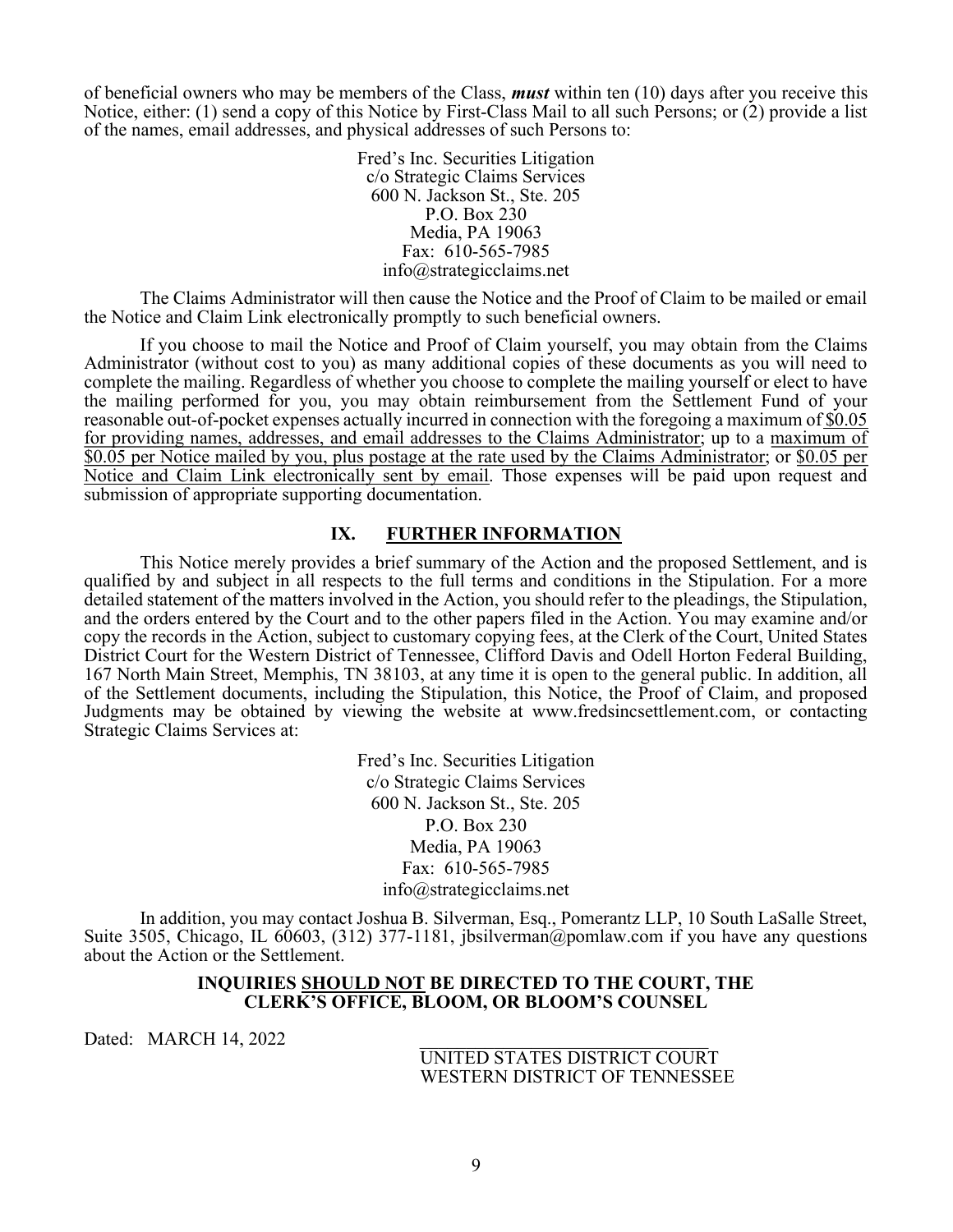# PROOF OF CLAIM AND RELEASE FORM

## Deadline for Submission: June 5, 2022

IF YOU PURCHASED OR OTHERWISE ACQUIRED FRED'S, INC. ("FRED'S") COMMON STOCK DURING THE PERIOD FROM JANUARY 31, 2017 THROUGH JUNE 28, 2017, BOTH DATES INCLUSIVE ("CLASS PERIOD"), AND WERE DAMAGED THEREBY, YOU ARE A "CLASS MEMBER" AND YOU MAY BE ENTITLED TO SHARE IN THE SETTLEMENT PROCEEDS. EXCLUDED FROM THE CLASS ARE DEFENDANT MICHAEL K. BLOOM, FRED'S, FORMER AND CURRENT OFFICERS AND DIRECTORS OF FRED'S, AS WELL AS THE IMMEDIATE FAMILY MEMBERS, AFFILIATES AND LEGAL REPRESENTATIVES, HEIRS, SUCCESSORS, OR ASSIGNS OF ANY OF THE ABOVE, AND ANY ENTITY IN WHICH ANY OF THE ABOVE HAS OR HAD A CONTROLLING INTEREST.

IF YOU ARE A CLASS MEMBER, YOU MUST COMPLETE AND SUBMIT THIS PROOF OF CLAIM AND RELEASE FORM ("PROOF OF CLAIM") IN ORDER TO BE ELIGIBLE FOR ANY SETTLEMENT BENEFITS.

YOU MUST COMPLETE AND SIGN THIS PROOF OF CLAIM AND MAIL IT BY FIRST CLASS MAIL, POSTMARKED NO LATER THAN JUNE 5, 2022 TO THE CLAIMS ADMINISTRATOR, AT THE FOLLOWING ADDRESS:

> Fred's, Inc. Securities Litigation c/o Strategic Claims Services P.O. Box 230 600 N. Jackson St., Ste. 205 Media, PA 19063 Tel.: 866-274-4004 Fax: 610-565-7985 info@strategicclaims.net

YOUR FAILURE TO SUBMIT THIS PROOF OF CLAIM BY JUNE 5, 2022 WILL SUBJECT YOUR CLAIM TO REJECTION AND PRECLUDE YOU FROM RECEIVING ANY MONEY IN CONNECTION WITH THE SETTLEMENT OF THIS ACTION. DO NOT MAIL OR DELIVER YOUR CLAIM TO THE COURT OR TO ANY OF THE PARTIES OR THEIR COUNSEL AS ANY SUCH CLAIM WILL BE DEEMED NOT TO HAVE BEEN SUBMITTED. SUBMIT YOUR CLAIM ONLY TO THE CLAIMS ADMINISTRATOR AT THE ADDRESS ABOVE. IF YOU ARE A CLASS MEMBER AND DO NOT SUBMIT A PROPER PROOF OF CLAIM, YOU WILL NOT SHARE IN THE SETTLEMENT BUT YOU NEVERTHELESS WILL BE BOUND BY THE ORDER AND FINAL JUDGMENT OF THE COURT UNLESS YOU EXCLUDE YOURSELF.

SUBMISSION OF A PROOF OF CLAIM DOES NOT ASSURE THAT YOU WILL SHARE IN THE PROCEEDS OF THE SETTLEMENT.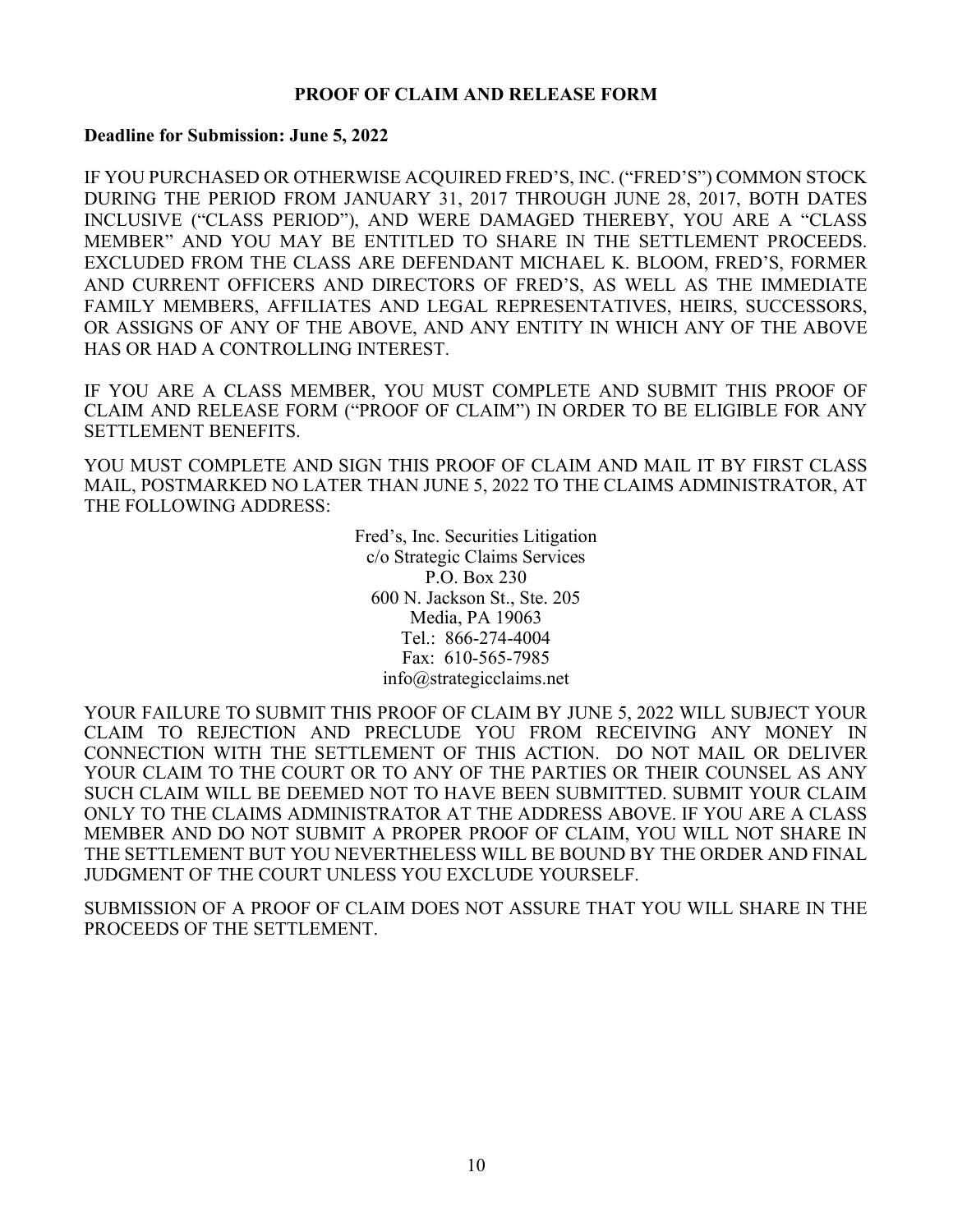## CLAIMANT'S STATEMENT

- 1. I (we) acquired Fred's common stock from January 31, 2017, through June 28, 2017, both dates inclusive. (Do not submit this Proof of Claim and Release Form if you did not acquire Fred's common stock during the Class Period.)
- 2. By submitting this Proof of Claim, I (we) state that I (we) believe in good faith that I am (we are) a Class Member(s) as defined above and in the Notice of Pendency and Settlement of Class Action (the "Notice"), or am (are) acting for such person(s); that I am (we are) not a Defendant in the Action or anyone excluded from the Settlement Class; that I (we) have read and understand the Notice; that I (we) believe that I am (we are) entitled to receive a share of the Net Settlement Fund, as defined in the Notice; that I (we) elect to participate in the proposed Settlement described in the Notice; and that I (we) have not filed a request for exclusion. (If you are acting in a representative capacity on behalf of a Class Member [e.g., as an executor, administrator, trustee, or other representative], you must submit evidence of your current authority to act on behalf of that Class Member. Such evidence would include, for example, letters testamentary, letters of administration, or a copy of the trust documents.)
- 3. I (we) consent to the jurisdiction of the Court with respect to all questions concerning the validity of this Proof of Claim. I (we) understand and agree that my (our) claim may be subject to investigation and discovery under the Federal Rules of Civil Procedure, provided that such investigation and discovery shall be limited to my (our) status as a Class Member(s) and the validity and amount of my (our) claim. No discovery shall be allowed on the merits of the Action or Settlement in connection with the processing of the Proof of Claim.
- 4. I (we) have set forth where requested below all relevant information with respect to each acquisition of Fred's common stock during the Class Period, and each sale, if any, of such common stock. I (we) agree to furnish additional information to the Claims Administrator to support this claim if requested to do so.
- 5. I (we) have enclosed photocopies of the stockbroker's confirmation slips, stockbroker's statements, or other documents evidencing each acquisition and sale of Fred's common stock listed below between January 31, 2017, and September 25, 2017, inclusive, in support of my (our) claim. It is necessary to provide purchase and sale information through September 25, 2017, even though this is beyond the Class Period, because the federal common stock laws require such information in calculating losses. (IF ANY SUCH DOCUMENTS ARE NOT IN YOUR POSSESSION, PLEASE OBTAIN A COPY OR EQUIVALENT DOCUMENTS FROM YOUR BROKER OR TAX ADVISOR BECAUSE THESE DOCUMENTS ARE NECESSARY TO PROVE AND PROCESS YOUR CLAIM.)
- 6. I (we) understand that the information contained in this Proof of Claim is subject to such verification as the Claims Administrator may request or as the Court may direct, and I (we) agree to cooperate in any such verification. (The information requested herein is designed to provide the minimum amount of information necessary to process most simple claims. The Claims Administrator may request additional information as required to efficiently and reliably calculate your Recognized Loss. In some cases, the Claims Administrator may condition acceptance of the claim based upon the production of additional information, including, where applicable, information concerning transactions in any derivatives common stock such as options.)
- 7. Upon the occurrence of the Court's approval of the Settlement, as detailed in the Notice, I (we) agree and acknowledge that my (our) signature(s) hereto shall effect and constitute a full and complete release, remise and discharge by me (us) and my (our) heirs, joint tenants, tenants in common, beneficiaries, executors, administrators, predecessors, successors, attorneys, insurers and assigns (or, if I am (we are) submitting this Proof of Claim on behalf of a corporation, a partnership, estate or one or more other persons, by it, him, her or them, and by its, his, her or their heirs, executors, administrators, predecessors, successors, and assigns) of each of the "Released Parties" of all "Released Claims," as those terms are defined in the Stipulation of Settlement (the "Stipulation").
- 8. Upon the occurrence of the Court's approval of the Settlement, as detailed in the Notice, I (we) agree and acknowledge that my (our) signature(s) hereto shall effect and constitute a covenant by me (us) and my (our) heirs, joint tenants, tenants in common, beneficiaries, executors, administrators, predecessors, successors, attorneys, insurers and assigns (or, if I am (we are) submitting this Proof of Claim on behalf of a corporation, a partnership, estate or one or more other persons, by it, him, her or them, and by its, his, her or their heirs, executors, administrators, predecessors, successors, and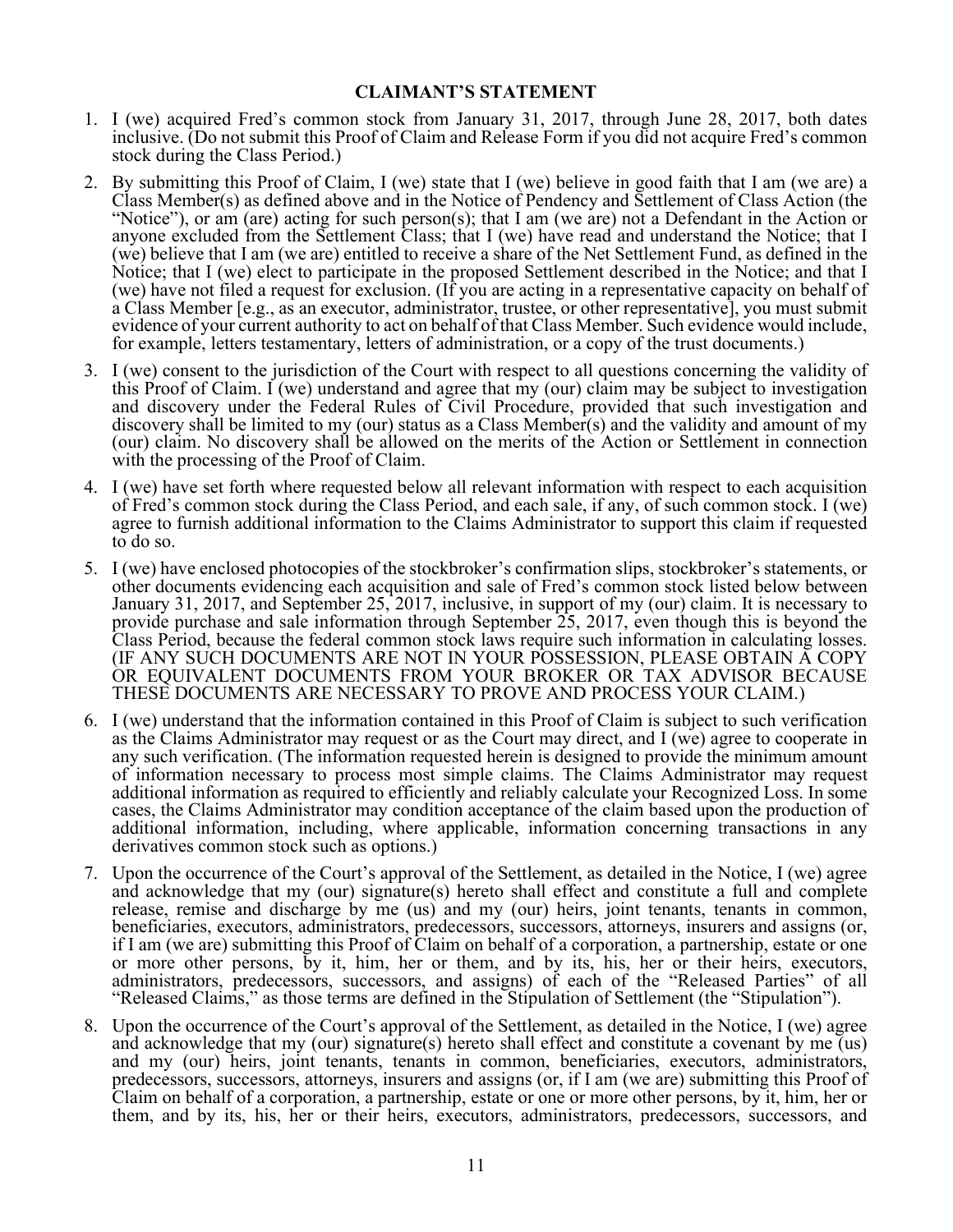assigns) to permanently refrain from prosecuting or attempting to prosecute any Released Claims against any of the Released Parties.

- 9. "Released Parties" has the meaning laid out in the Stipulation.
- 10. "Released Claims" has the meaning laid out in the Stipulation.
- 11. "Unknown Claims" has the meaning laid out in the Stipulation.
- 12. I (We) acknowledge that the inclusion of "Unknown Claims" in the definition of claims released pursuant to the Stipulation was separately bargained for and is a material element of the Settlement of which this release is a part.
- 13. NOTICE REGARDING INSTITUTIONAL FILERS: Representatives with the authority to file on behalf of (a) accounts of multiple Persons and/or (b) institutional accounts with large numbers of transactions ("Representative Filers") must submit information regarding their clients' transactions in the approved electronic spreadsheet format, which is available by request to the Claims Administrator at efile@strategicclaims.net or by visiting the website www.strategicclaims.net/institutional-filers/. One spreadsheet may contain the information for multiple Persons and institutional accounts who constitute distinct legal entities ("Legal Entities"), but all Representative Filers MUST also submit a manually signed Proof of Claim, as well as proof of authority to file (see Item 2 of the Claimant's Statement) along with the electronic spreadsheet. The transactions and holdings in Fred's common stock should be reported in the electronic file so that each resulting Claim corresponds to a single Legal Entity, regardless of the number of individually managed accounts the Legal Entity has, as only one Claim will be processed per Legal Entity (e.g., a Representative Filer reporting the transactions for a fund with multiple sub-accounts should report one total holding at the start of the Settlement Class Period, one total holding at the end of the Class Period, and a single set of transactions that includes all transactions made by the Legal Entity across their sub-accounts; this would constitute and be processed a single Claim). The Claims Administrator reserves the right to combine a Legal Entity's accounts into a single Claim prior to processing in the event that a Legal Entity's accounts are divided across multiple Claims when submitted by a Representative Filer. The Claims Administrator also reserves the right to request additional documentary proof regarding a Legal Entity's transactions and holdings in Fred's common stock to prove and accurately process the Claim.
- 14. NOTICE REGARDING ONLINE FILING: Claimants who are not Representative Filers may submit their claims online using the electronic version of the Proof of Claim hosted at www.fredsincsettlement.com. If you are not acting as a Representative Filer, you do not need to contact the Claims Administrator prior to filing; you will receive an automated e-mail confirming receipt once your Proof of Claim has been submitted. If you are unsure if you should submit your claim as a Representative Filer, please contact the Claims Administrator at info@strategicclaims.net or (866) 274-4004. If you are not a Representative Filer, but your claim contains a large number of transactions, the Claims Administrator may request that you also submit an electronic spreadsheet showing your transactions to accompany your Proof of Claim.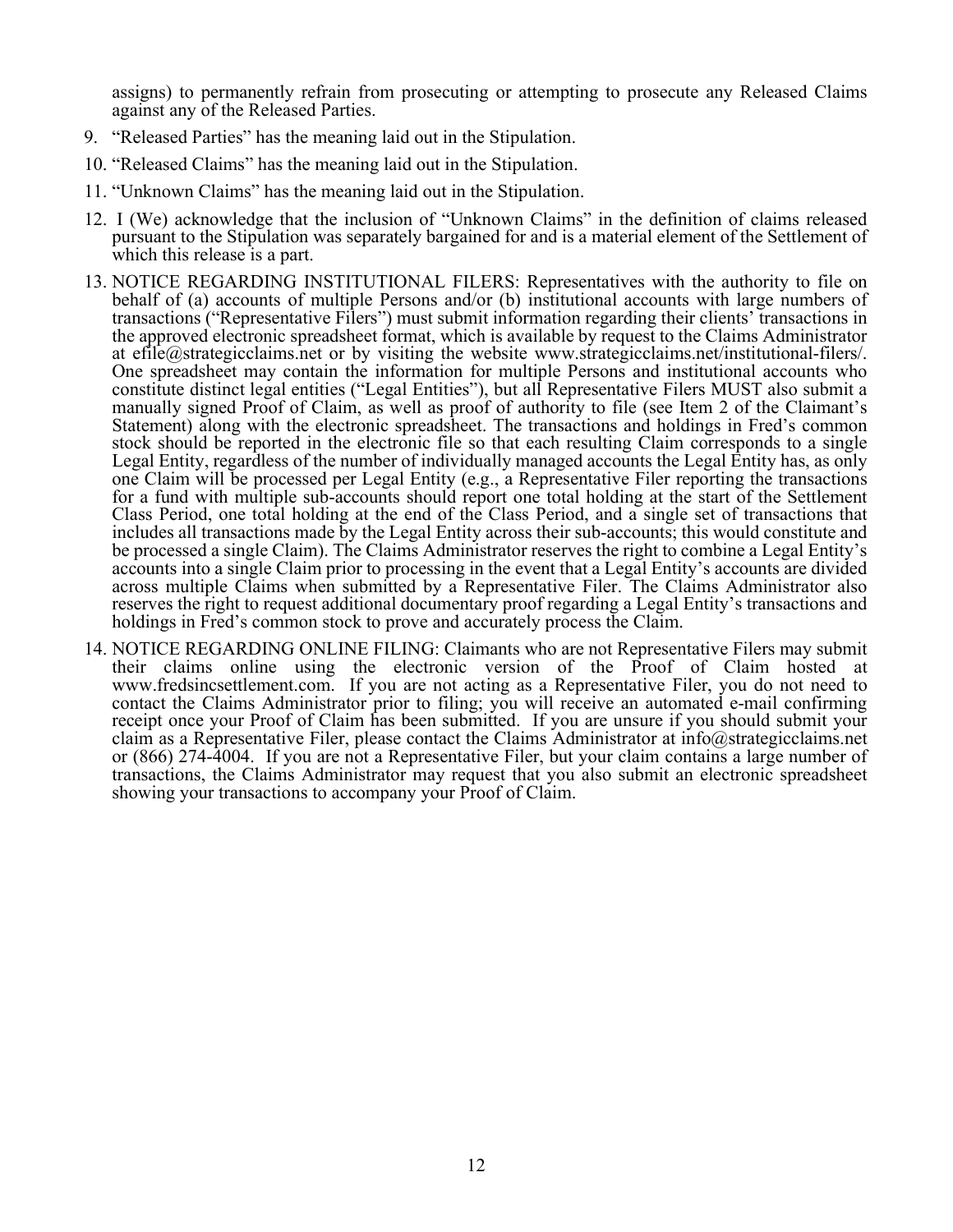# I. CLAIMANT INFORMATION

| <b>Beneficial Owner Name</b>              |                                                                              |     |  |
|-------------------------------------------|------------------------------------------------------------------------------|-----|--|
|                                           |                                                                              |     |  |
| Address                                   |                                                                              |     |  |
|                                           |                                                                              |     |  |
| City                                      | State                                                                        | ZIP |  |
| Foreign Province                          | Foreign Country                                                              |     |  |
| Day Phone                                 | <b>Evening Phone</b>                                                         |     |  |
| Email                                     |                                                                              |     |  |
| Social Security Number (for individuals): | Taxpayer Identification Number (for estates,<br>trusts, corporations, etc.): |     |  |

# II. SCHEDULE OF TRANSACTIONS IN FRED'S COMMON STOCK

# Beginning Holdings:

A. State the total number of shares of Fred's common stock held at the close of trading on January 30, 2017 (must be documented). If none, write "zero" or "0."

# Purchases/Acquisitions:

B. Separately list each and every purchase or acquisition of Fred's common stock between January 31, 2017, and September 25, 2017, both dates inclusive, and provide the following information (must be documented):

| <b>Trade Date</b><br>(List<br>Chronologically)<br>(Month/Day/Year) | Number of<br><b>Shares</b><br><b>Purchased</b> | Price per<br><b>Share</b> | <b>Total Cost</b><br>(Excluding<br>Commissions,<br>Taxes, and Fees) |
|--------------------------------------------------------------------|------------------------------------------------|---------------------------|---------------------------------------------------------------------|
|                                                                    |                                                |                           |                                                                     |
|                                                                    |                                                |                           |                                                                     |
|                                                                    |                                                |                           |                                                                     |
|                                                                    |                                                |                           |                                                                     |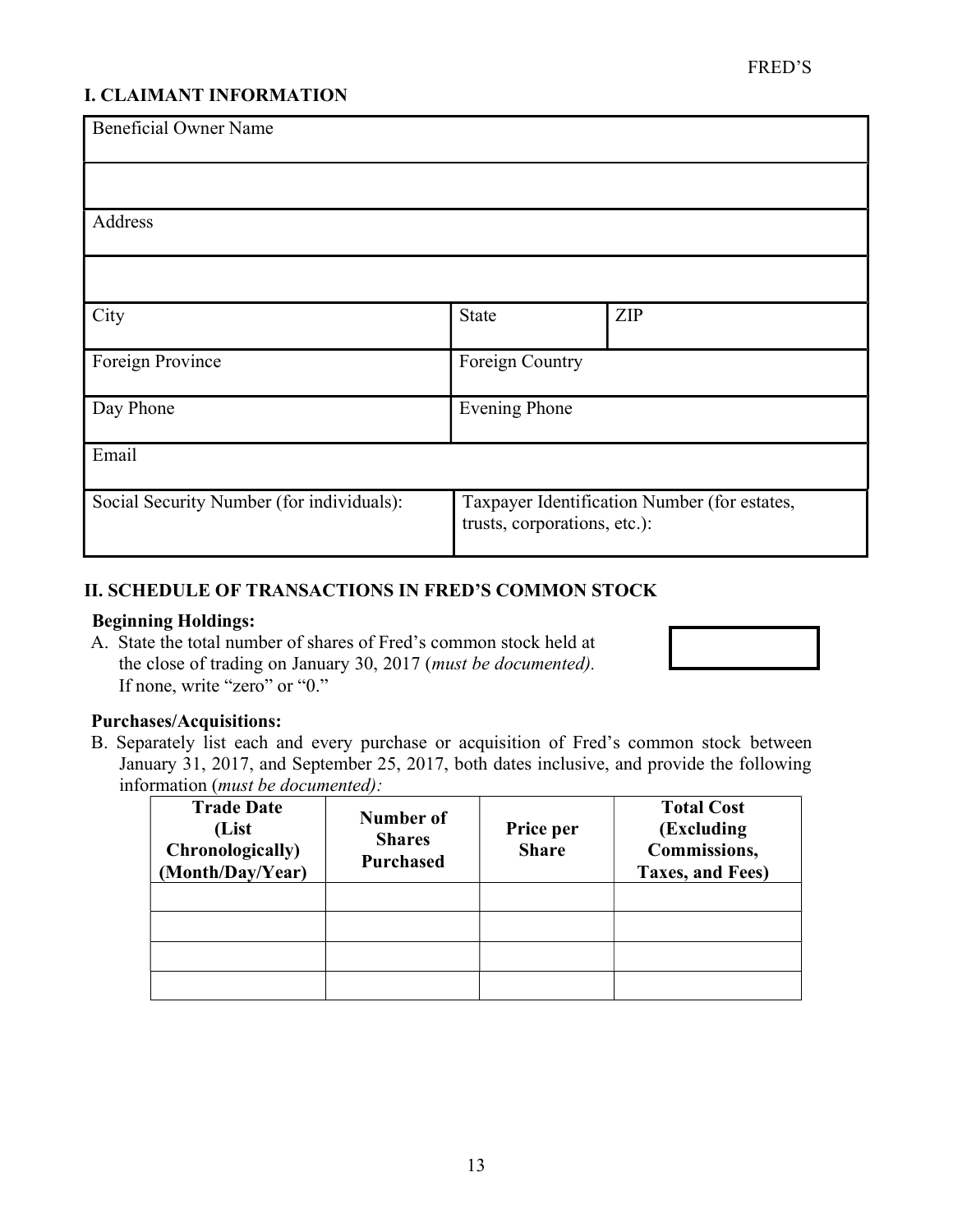# Sales:

C. Separately list each and every sale of Fred's common stock between January 31, 2017, and September 25, 2017, both dates inclusive, and provide the following information (must be documented):

| <b>Trade Date</b><br>(List<br>Chronologically)<br>(Month/Day/Year) | <b>Number of Shares</b><br><b>Sold</b> | <b>Price per Share</b> | <b>Amount Received</b><br>(Excluding)<br><b>Commissions, Taxes,</b><br>and Fees) |  |
|--------------------------------------------------------------------|----------------------------------------|------------------------|----------------------------------------------------------------------------------|--|
|                                                                    |                                        |                        |                                                                                  |  |
|                                                                    |                                        |                        |                                                                                  |  |
|                                                                    |                                        |                        |                                                                                  |  |
|                                                                    |                                        |                        |                                                                                  |  |

# Ending Holdings:

D. State the total number of shares of Fred's common stock held at the close of trading on September 25, 2017 (must be documented).



If additional space is needed, attach separate, numbered sheets, giving all required information, substantially in the same format, and print your name and Social Security or Taxpayer Identification number at the top of each sheet.

# III. SUBSTITUTE FORM W-9

Request for Taxpayer Identification Number:

Enter taxpayer identification number below for the Beneficial Owner(s). For most individuals, this is your Social Security Number. The Internal Revenue Service ("I.R.S.") requires such taxpayer identification number. If you fail to provide this information, your claim may be rejected.

| Social Security Number (for<br>individuals) | 0r | Taxpayer Identification Number<br>(for estates, trusts, corporations, etc.) |
|---------------------------------------------|----|-----------------------------------------------------------------------------|
|                                             |    |                                                                             |

# IV. CERTIFICATION

I (We) submit this Proof of Claim under the terms of the Stipulation described in the Notice. I (We) also submit to the jurisdiction of the United States District Court for the Western District of Tennessee, Western Division, with respect to my (our) claim as a Class Member(s) and for purposes of enforcing the release and covenant not to sue set forth herein. I (We) further acknowledge that I am (we are) bound by and subject to the terms of any judgment that may be entered in this Action. I (We) have not submitted any other claim covering the same purchases, acquisitions, or sales of Fred's common stock during the Class Period and know of no other Person having done so on my (our) behalf.

I (We) certify that I am (we are) NOT subject to backup withholding under the provisions of Section  $3406(a)(1)(c)$  of the Internal Revenue Code because: (a) I am (We are) exempt from backup withholding; or (b) I (We) have not been notified by the I.R.S. that I am (we are) subject to backup withholding as a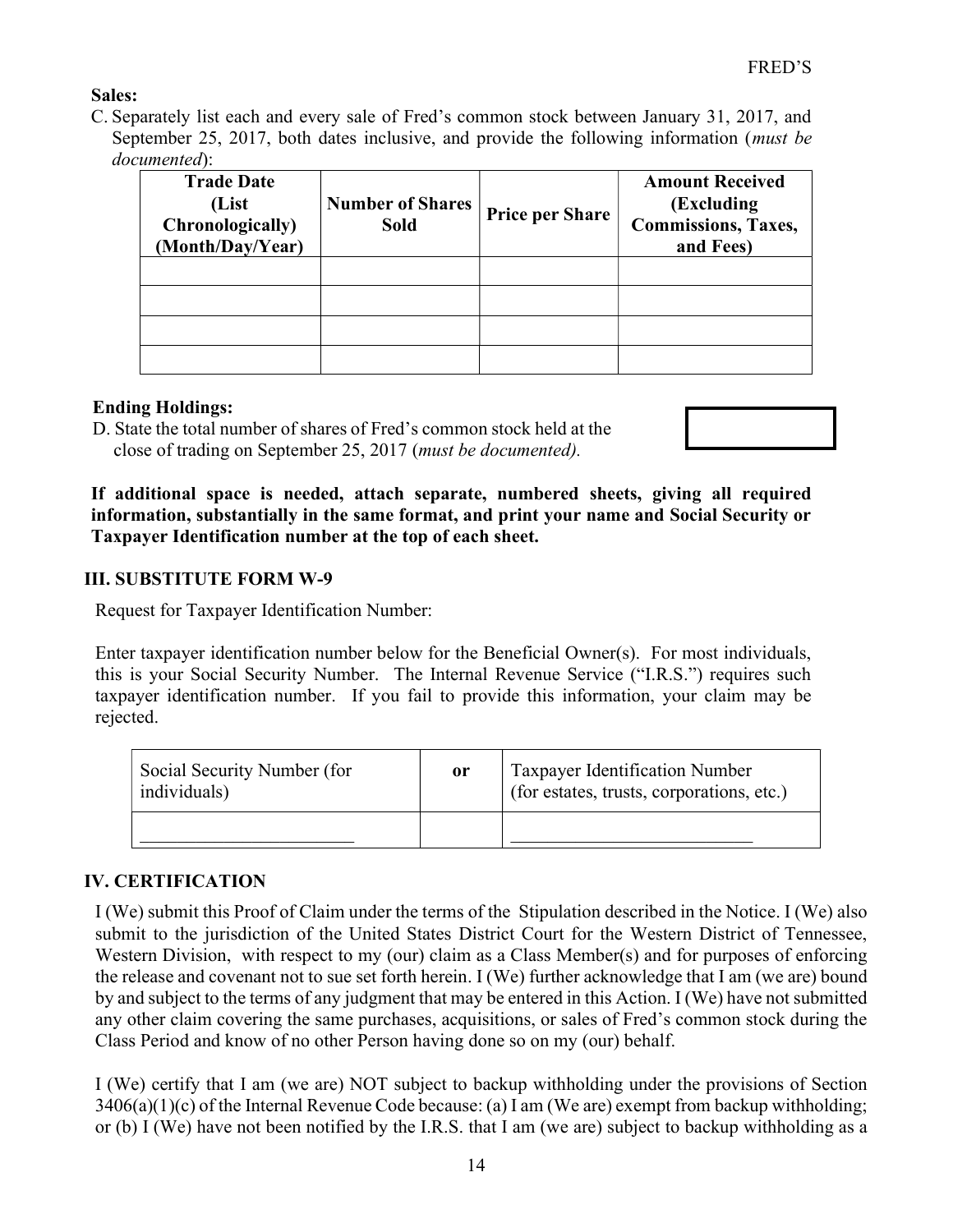result of a failure to report all interest or dividends; or (c) the I.R.S. has notified me (us) that I am (we are) no longer subject to backup withholding.

NOTE: If you have been notified by the I.R.S. that you are subject to backup withholding, please strike out the language that you are not subject to backup withholding in the certification above.

UNDER THE PENALTIES OF PERJURY UNDER THE LAWS OF THE UNITED STATES, I (WE) CERTIFY THAT ALL OF THE INFORMATION I (WE) PROVIDED ON THIS PROOF OF CLAIM AND RELEASE FORM IS TRUE, CORRECT, AND COMPLETE.

> Signature of Claimant (If this claim is being made on behalf of Joint Claimants, then each must sign):

(Signature)

(Signature)

(Capacity of person(s) signing, e.g. beneficial purchaser(s), executor, administrator, trustee, etc.)

 $\mathcal{L}_\text{max}$  and  $\mathcal{L}_\text{max}$  and  $\mathcal{L}_\text{max}$  and  $\mathcal{L}_\text{max}$ 

 $\Box$  Check here if proof of authority to file is enclosed. (See Item 2 under Claimant's Statement)

Date:

# THIS PROOF OF CLAIM AND RELEASE FORM MUST BE SUBMITTED NO LATER THAN JUNE 5, 2022, AND MUST BE MAILED TO:

Fred's, Inc. Securities Litigation c/o Strategic Claims Services P.O. Box 230 600 N. Jackson St., Ste. 205 Media, PA 19063 Tel.: 866-274-4004 Fax: 610-565-7985 info@strategicclaims.net

A Proof of Claim received by the Claims Administrator shall be deemed to have been submitted when postmarked, if mailed by June 5, 2022, and if a postmark is indicated on the envelope, it is mailed first class, and it is addressed in accordance with the above instructions. In all other cases, a Proof of Claim shall be deemed to have been submitted when actually received by the Claims Administrator.

You should be aware that it will take a significant amount of time to process fully all of the Proof of Claim and to administer the Settlement. This work will be completed as promptly as time permits, given the need to investigate and tabulate each Proof of Claim. Please notify the Claims Administrator of any change of address.